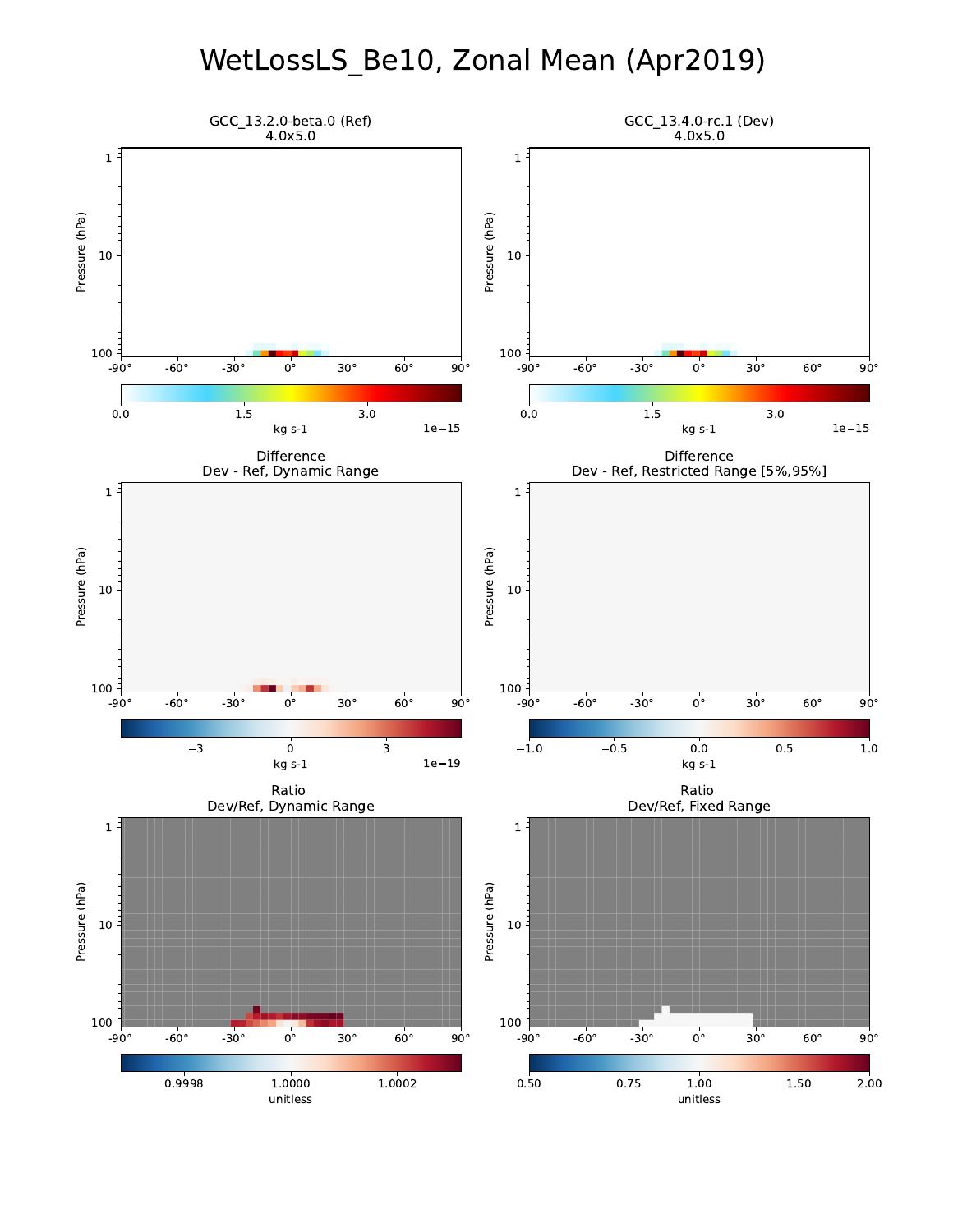#### WetLossLS\_Be10Strat, Zonal Mean (Apr2019)

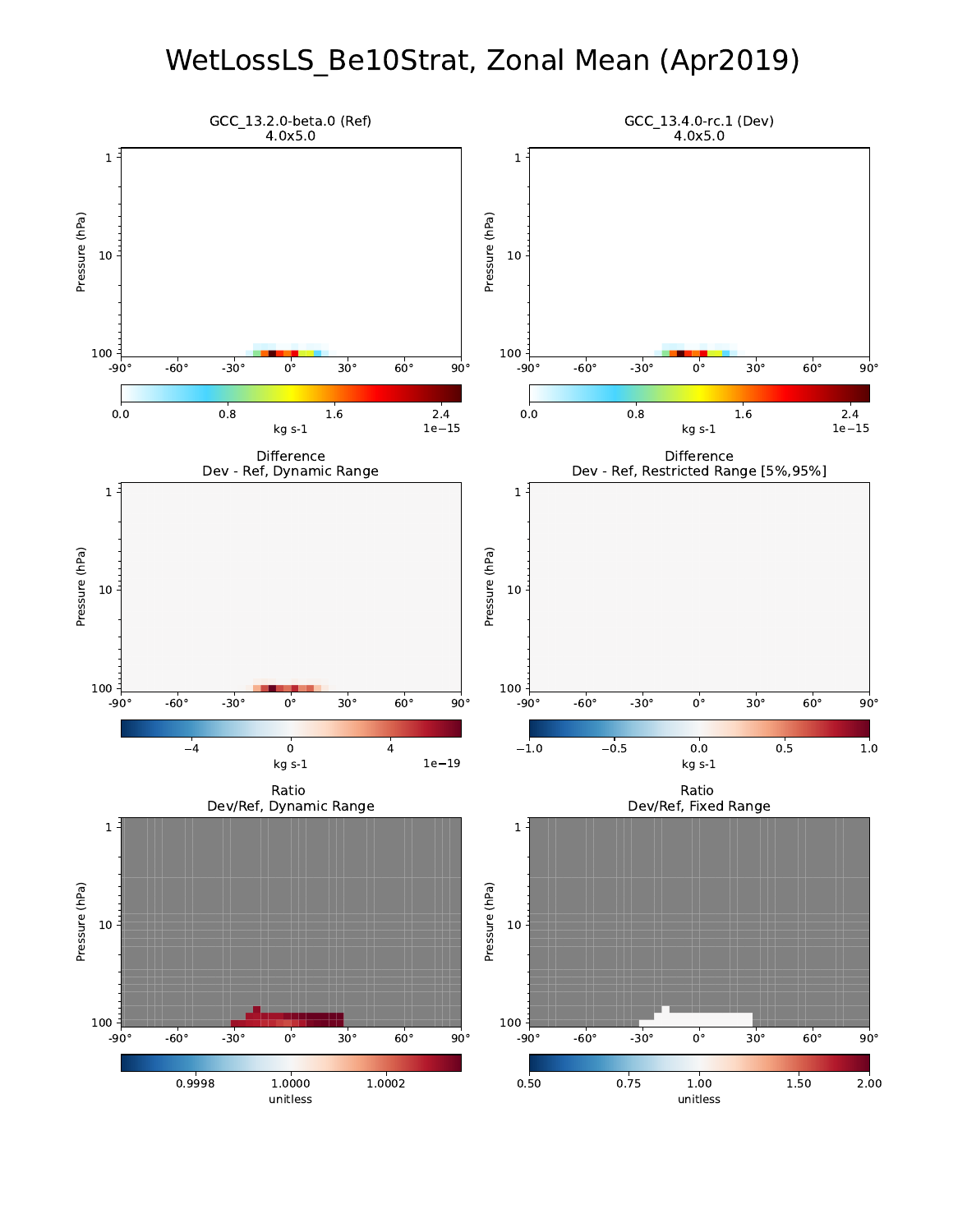# WetLossLS\_Be7, Zonal Mean (Apr2019)

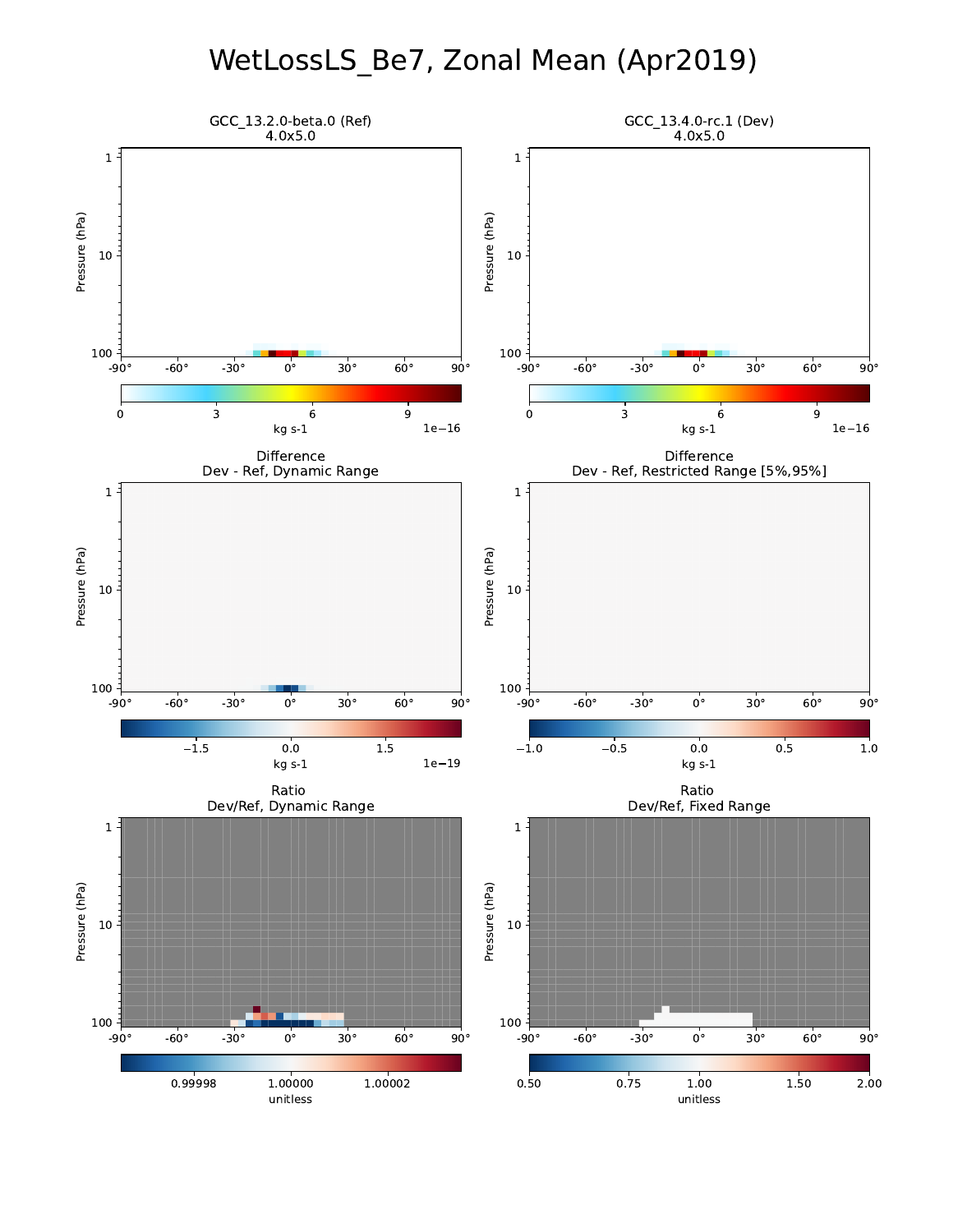#### WetLossLS\_Be7Strat, Zonal Mean (Apr2019)

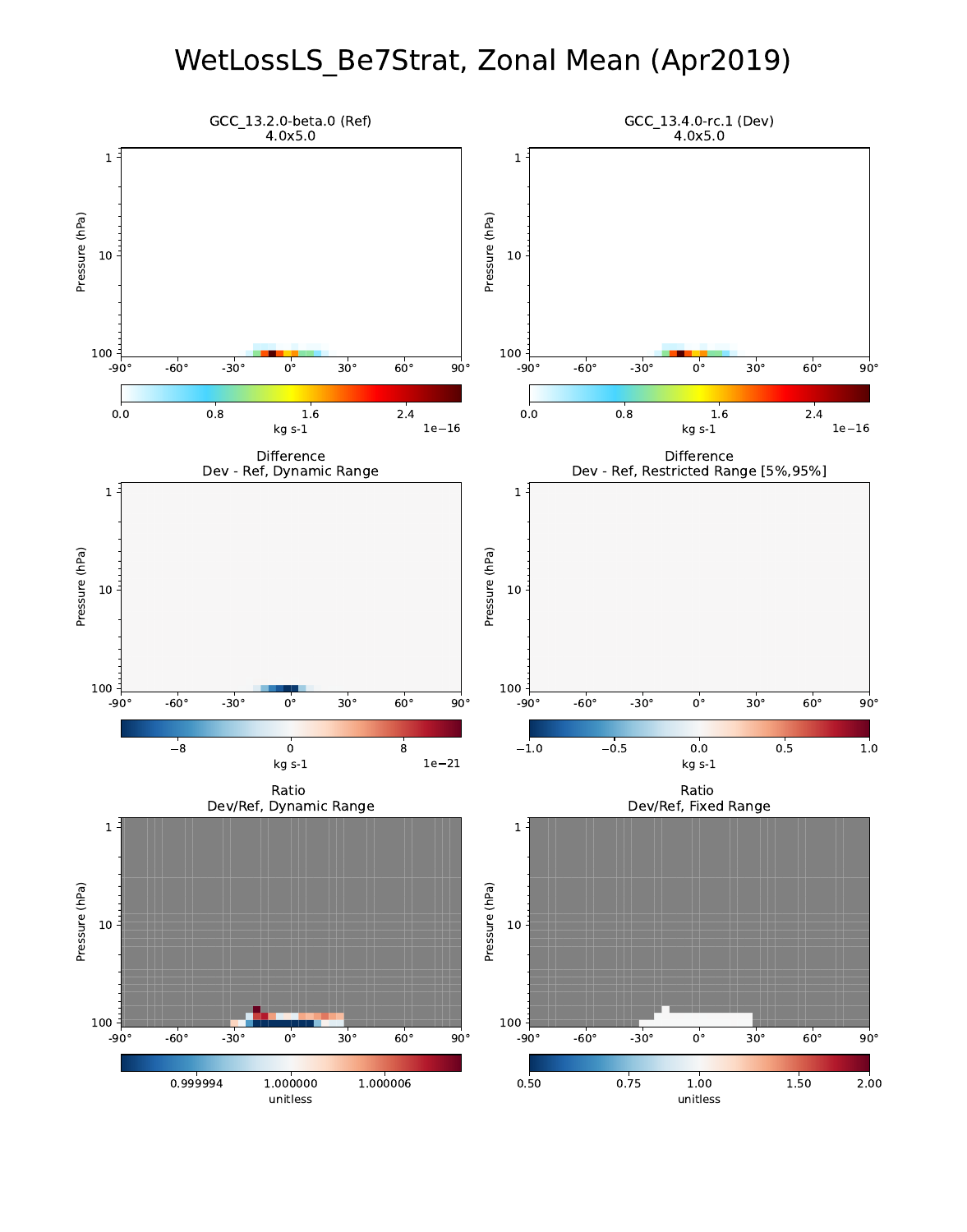## WetLossLS\_Pb210, Zonal Mean (Apr2019)